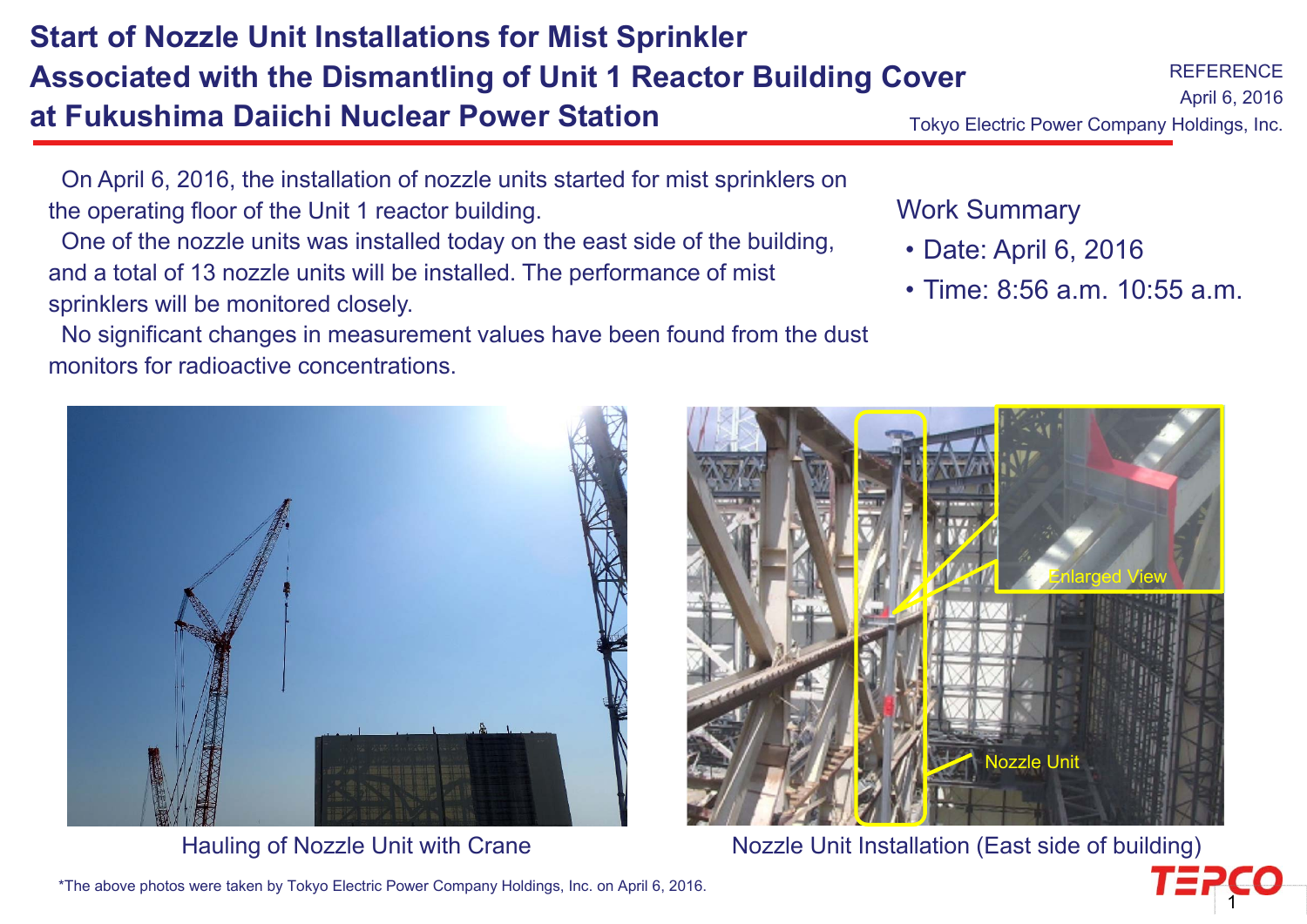# **REFERENCE: Installation of Mist Sprinklers**

### Purpose of Installations

Mist sprinklers are installed to sprinkle water on the rubble piled up on the operating floor (top most floor) of Unit 1. They are used particularly in emergency situations when strong winds are forecasted or alarms go off from the dust monitors installed on the floor.

- About Mist Sprinklers
- $\bullet$  Steel-frame units with two or three sprinkler nozzles are installed by hooking on the existing steel frames of the reactor building.
- $\bullet$  A total of 13 nozzle units will be installed: about 7 units on the east site and about 6 units on the west side.
- $\bullet$  Two types of sprinkler nozzles will be used. The amounts of water to be sprinkled are about 15 litter/min and about 22 litter/min.



Mist Sprinkler Image (Bird's eye view)



#### Planar Image of Mist Sprinkler